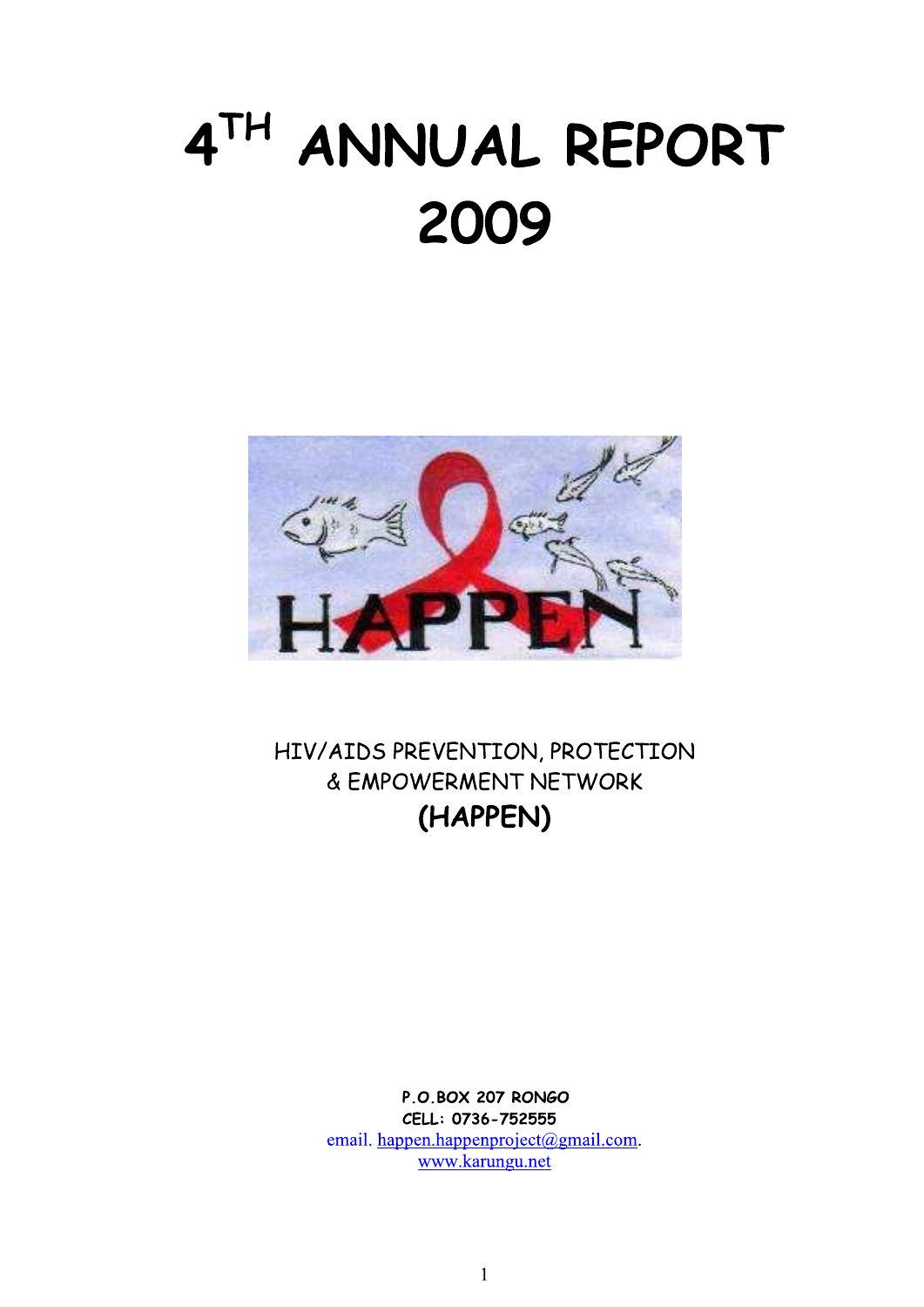**PROJECT SUMMARY** 

| <b>ORGANISATION:</b>     | <b>CATHOLIC DIOCESE OF HOMA BAY &amp;</b><br>ST.CAMILLUS MISSION HOSPITAL                                                                                               |
|--------------------------|-------------------------------------------------------------------------------------------------------------------------------------------------------------------------|
| <b>PROJECT TITLE:</b>    | <b>HAPPEN</b>                                                                                                                                                           |
| <b>FOCUS AREA:</b>       | HIV/AIDS PREVENTION EDUCATION                                                                                                                                           |
| <b>TARGET CLIENT:</b>    | YOUTH IN SCHOOLS                                                                                                                                                        |
| PROJECT LOCATION:        | <b>RONGO</b>                                                                                                                                                            |
| <b>AREA COVERED:</b>     | <b>CATHOLIC DIOCESE OF HOMA- BAY</b><br>(Suba, Nyatike, Homa Bay, Migori, South and<br>North Rachuonyo, East and West Kuria Ndhiwa,<br>Rongo Uriri and Mbita districts) |
| <b>NATURE OF REPORT:</b> | 4TH ANNUAL REPORT                                                                                                                                                       |
| <b>PERIOD COVERED:</b>   | <b>JAN - DEC 2009</b>                                                                                                                                                   |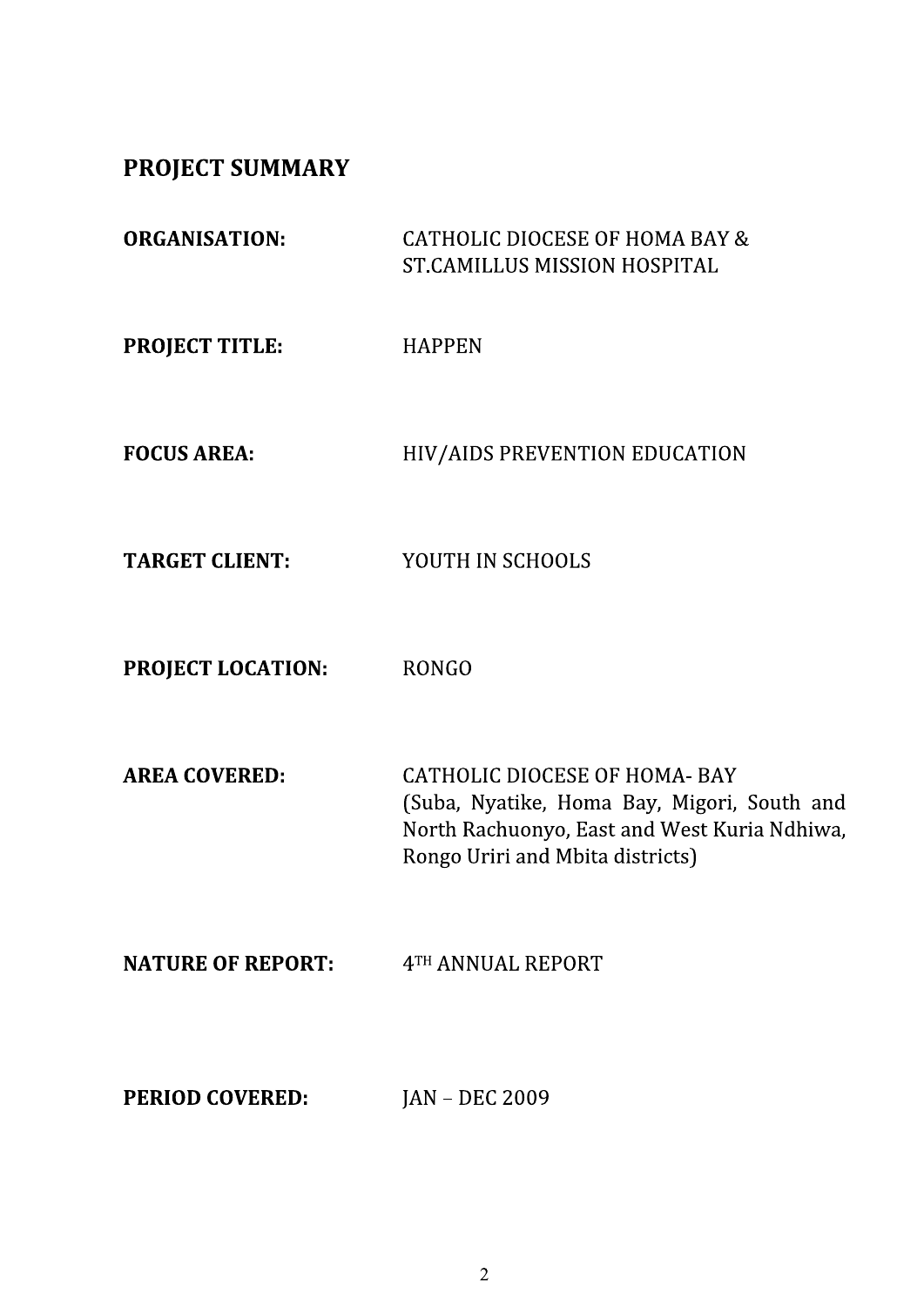#### **INTRODUCTION**

There are over 40 million people living with HIV/AIDS worldwide and over 24 million of them live in sub-Saharan Africa. A survey in 2007 found 7% of Kenyan adults are infected. Over half of all new infections are young people aged 24 and under. Young women are more vulnerable and especially now that the prevalence rate of infection is higher in married couples than the unmarried youths.

With a high prevalence rate of 35%-40% of which 34 are the youth (mostly women), a good number of people in Homa-Bay Diocese have come to accept that the virus exists, except that the stigma and discrimination that accompanies it makes several people to live in denial and fear. Today, fear, ignorance and lack of open dialogue about HIV and AIDS have placed tremendous pressure on family bonds. Gender biases are exacerbated as infected women bear more rejection than their male counterparts. Women are also excessively responsible for care of those infected with HIV/AIDS, often without sufficient information, medication or support. Recognizing that HIV/AIDS is a global pandemic and that education plays a Central role in the social, economic and political development of any Nation.

The Catholic Diocese of Homa-Bay under the Rt. Reverent Bishop Philip A. S. Anyolo in collaboration with St. Camillus Mission Hospital under the administration of Fr. Emilio Balliana and all the parish priests are doing their best to see that the entire community. especially the youth in schools (more so the girl child) are empowered to respond positively to daily challenges and pressures surrounding sexual health brought by traditional culture and the environment at large, through HAPPEN PROJECT which is implementing its activities in all the twelve administrative Districts that fall under this diocese. These Districts include; Migori, Ndhiwa, Rongo, Suba, Nyatike Homa-Bay, North and South Rachuonyo and East and West Kuria. The programme is dealing with giving the right information to the community and advocates for behavior change specifically and total abstinence in the youth.

**Kenya AIDS Indicator Survey Report (KAIS) 2008)** indicates that, the region covered by the project which is the catholic Diocese of Home-Bay, leads with higher new infections and prevalence rates in the whole Country Kenya. This may be the influence of the lake that runs to the western part of the whole region to the south western parts. Unlike in town, where learned people search for job opportunities, people who storm these places (the beaches and the regions along the lake shores) to earn their living include mostly the unlearned group and drug addicts, others are widows and widowers from different communities in the whole country.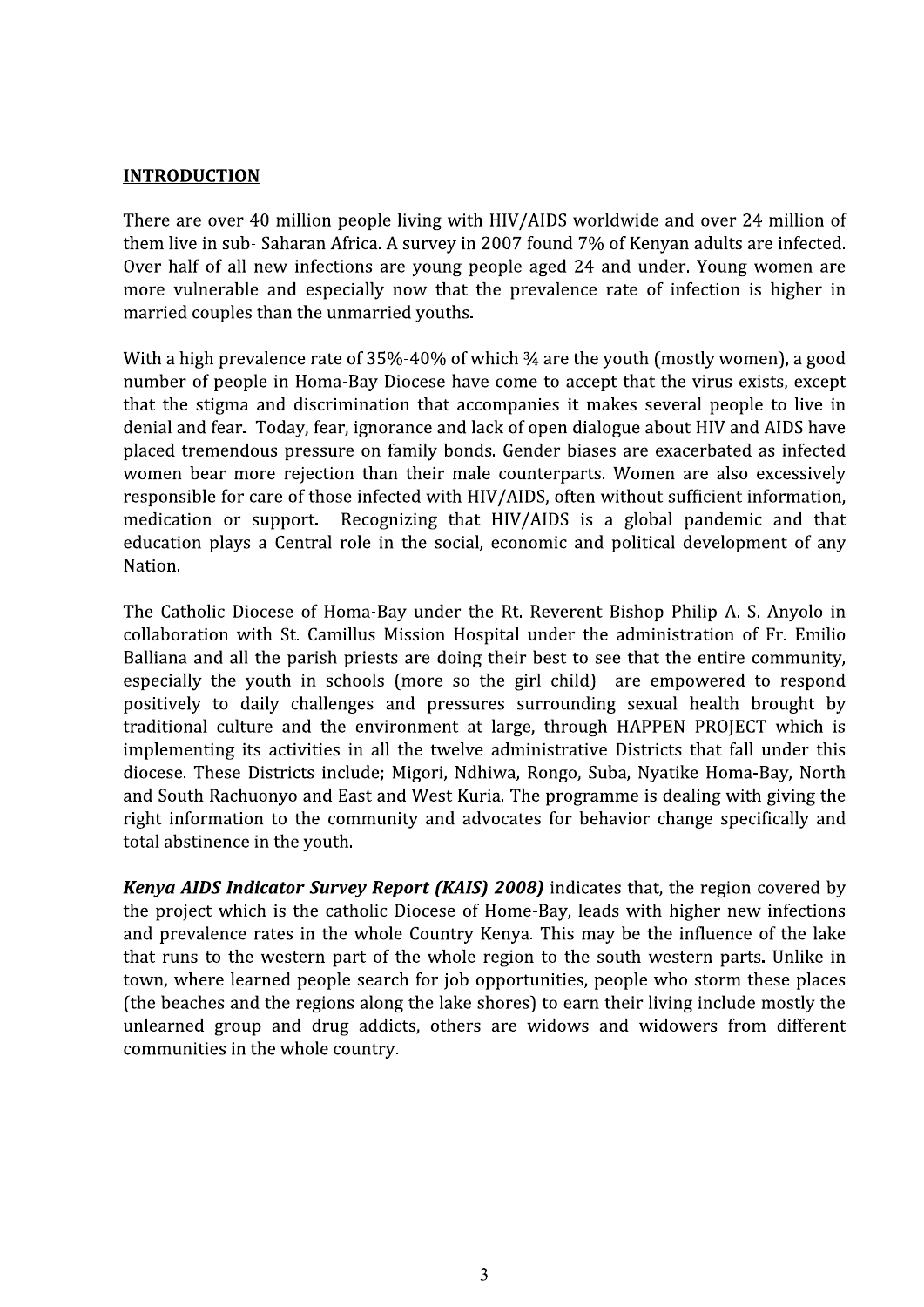#### **MISSION & VISION OF HAPPEN PROJECT**

### **VISION**

HAPPEN envisions a world in which all women, men and children have access to the information and services they need to live a healthy life; a world in which sexuality is recognised both as a natural and precious aspect of life and as a fundamental human right.

#### **MISSION**

The project will strive to strengthen the dissemination of health and HIV/AIDS programmes on HIV/AIDS prevention, protection and empowerment of the youth. It will foster linkages and partnerships with stakeholders and partners that work for and with the youth within Diocese of Homa Bay.

### **ACTIVITIES IMPLEMENTED:**

Towards achieving the above scheduled objectives of the project, activities including recruitments and trainings of new field volunteers were done; contacts and sensitization in schools, recruitment and trainings of the youth (peer educators), follow ups, monitoring and evaluations (M&E of the programme development) and distribution of IEC materials were also done. These activities were done in three quarters, and the youth in school were met mostly during the school days apart from two trainings; one by the HAPPEN facilitators but Organized by the Medical Mission Sisters of Angiya Parish, these was done over April holidays (first quarter) and teacher representative training workshop organized by AWAKE project.

# 1. RECRUITMENT & TRAINING OF VOLUNTEERS (Tots)

For the duration of this reporting period 25 new volunteers were mobilized and trained during the capacity building workshop done in the third quarter of the year; this was held at Cardinal Otunga Pastoral Center Rongo from all over the Diocese.

#### **Target group**

HAPPEN Programme is intended purposely to target the youth in and out of school. This is because they are the people who can change following what they see and compare all to the traditional norms that is always putting them at risk. The youth are also easily accessible especially youth in school are always easy to reach than the older people in the community, who are not easy to bring together for a discussion. The youth are more vulnerable as they are the people who always carry out experiment that leads them to risky circumstances.

They are also misused especially those who seek employment opportunities and even those who pursue education are sexually abused to gain favors. It is realistic that in the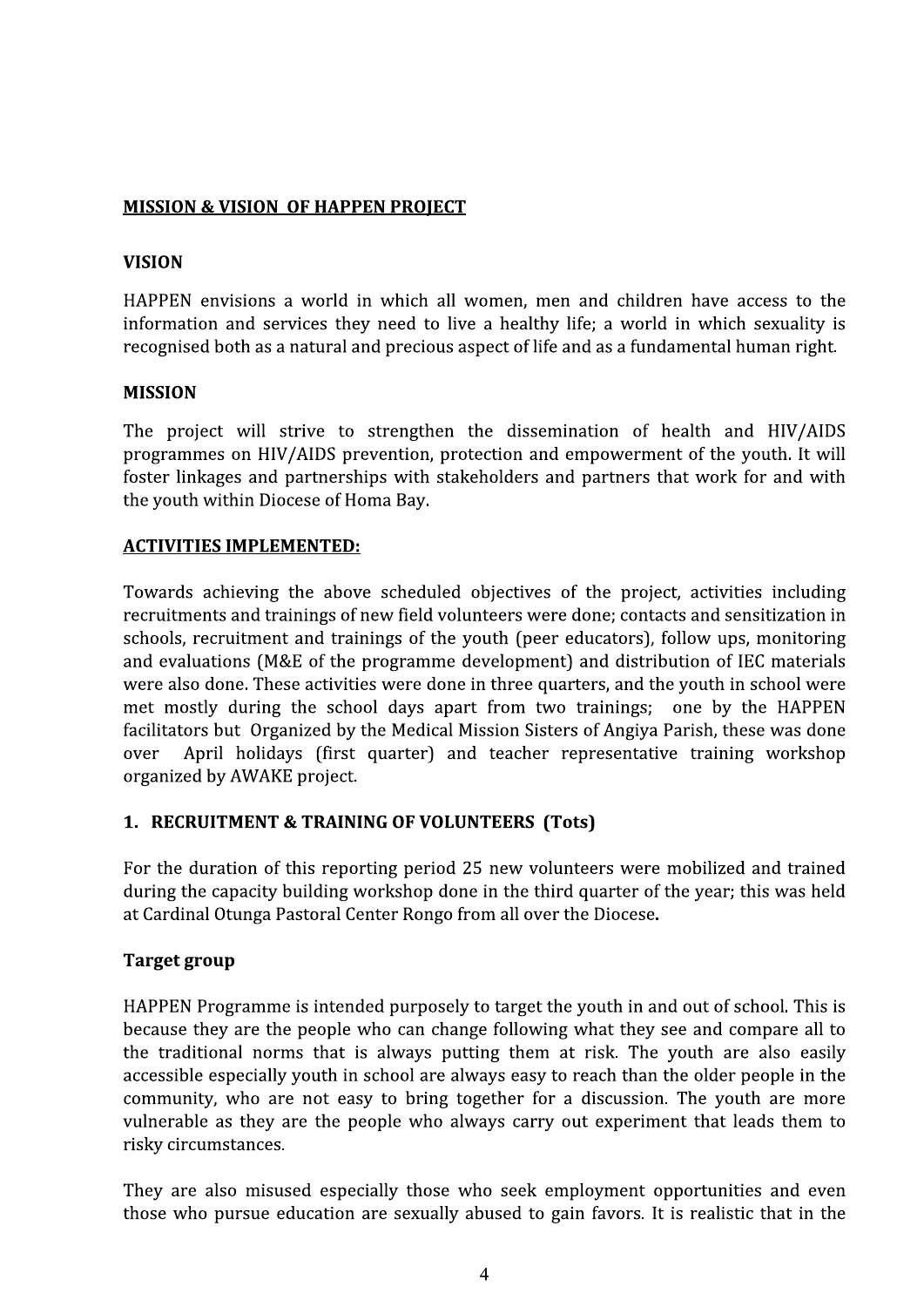lake region, most of the youth become sexually active as early as 10 years old. The programme is therefore designed to impediment the youth's sexual behavior by giving them appropriate information; values and skills to help them be accountable, and keep off sexually transmitted infections, early parenting or unwanted pregnancies and school dropouts.

#### **1. CONTACTS & SENSITIZATION**

There were 258 schools contacted and sensitized to take part in the prevention programme this year. Among these were 38 secondary schools and 220 primary schools. The contacts were made to 78 schools in the 1<sup>st</sup> quarter, 92 schools in the 2<sup>nd</sup> quarter and 88 schools in the 3<sup>rd</sup> quarter. The project activities and plans were first shared with teachers after which action plans were made on how the programme was to take off if they felt it is important in their respective schools. The youth were then met and were given public education on HIV/AIDS (awareness). In the meantime some few youth were chosen for training as peer educators; who shall later disseminate the same information to other fellow age mates or peers.

Contacts were also made to the three new parishes in the Diocese; Osogo, Kendu-Bay and Sondu. The reaction of the Priests in charge of all the parishes were positive, they all agreed that the project can commence in the beginning of first quarter 2010 after consulting with their parish councilors on Volunteer mobilization.

### 2. TRAINING OF YOUTH PEER EDUCATORS

All through the training the volunteers are encouraged to use participatory methods to help their peers develop the positive skills required. The youth are involved in the peer trainings through health clubs and advised to advocate for behavior change and total abstinence among their peers. The training curriculum used by the Field volunteers also covers so much; from knowing oneself to values, attitudes and different life skills in the day to day life, which is very important to the growing youth in making assertive decisions. After the trainings the peer educators are also anticipated to use the same style to educate their fellow youth on the same information acquired. In most cases the youth are given issues to discuss and in the process everybody is encouraged to participate, thus promoting self-esteem or self-worthiness. Even the shy pupils are encouraged to take part accordingly, everybody becomes involved.

The term was short and in many schools, teachers were very busy with the pupils preparing them for exams, and the volunteers had a tough time trying so much to adjust the timetable with the teacher's representative in respective schools, in order to accomplish the programme curriculum within the minimum time left for them. This affected HAPPEN programmes in almost all schools because of the limited time allocated for the activities. But the field facilitators tried very hard to implement and most schools reached the fifth session of the curriculum.

During this year, the volunteers managed to offer trainings in 254 out of the 258 contacted schools. This resulted to 6,350 youth trained as peer educators in the whole diocese. The youth trained as peer educators are those that have good relations with the others. They are always recruited by the help of the patrons (teacher representative) and are to be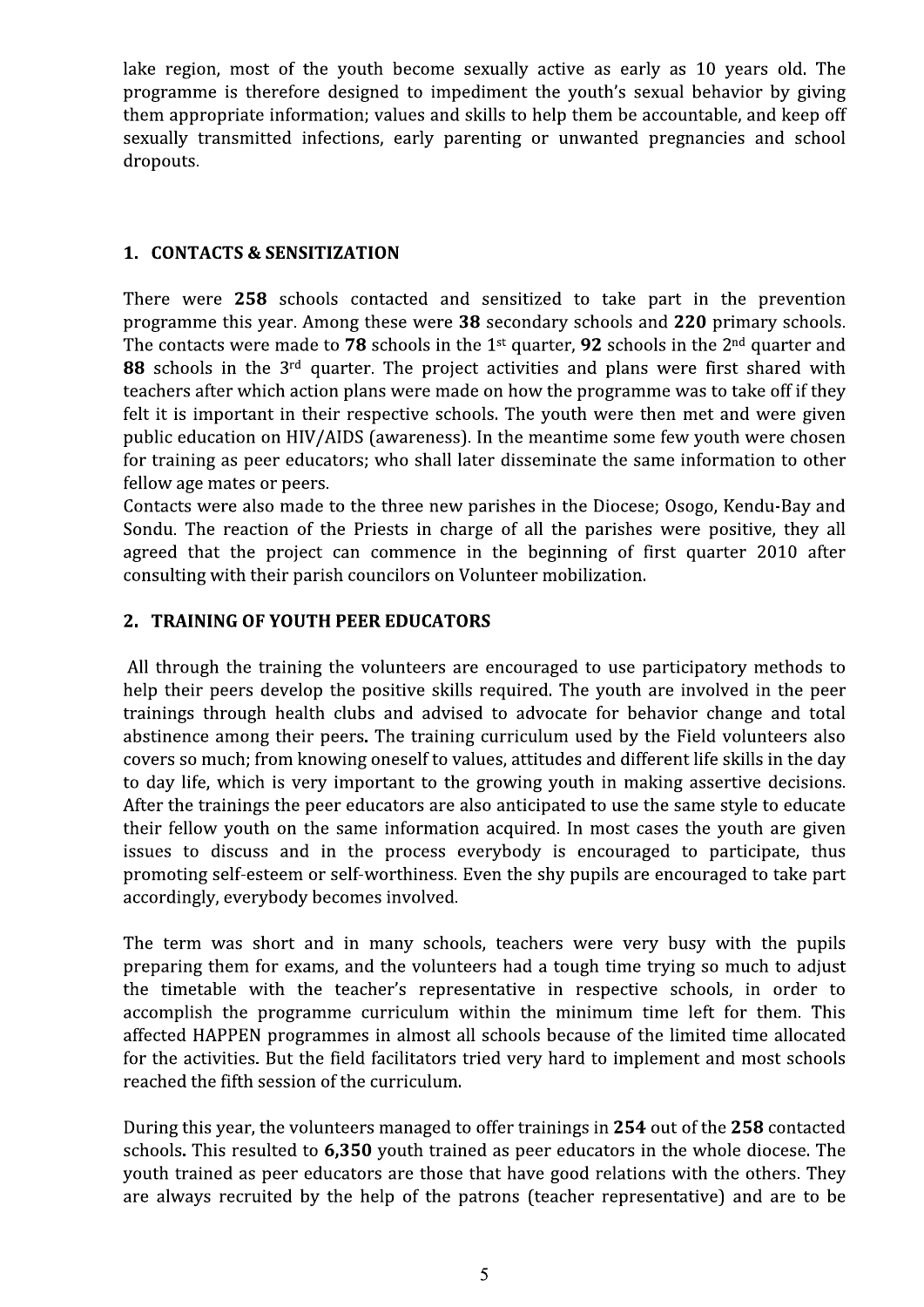gender balanced. The trainings take place during games time though it becomes difficult during practices when the pupils are preparing for sports, music.



Discussion on Assertiveness during the B. L. Tezza Youth Life Skills Training

Prior to training, the volunteers evaluate the youth to determine their knowledge. The youth are given information about HIV/AIDS and reproductive health. They are also made to learn how their bodies function including reproduction. On the side of skills like communication, decision-making, negotiation, and self-awareness skills are instilled in them positive living values are not left behind.

At some stage in the training it was discovered that about 80-95% of the youth knew what HIV/ AIDS stand for, though they could not differentiate the two. A reasonable percentage knew there is no difference. Many pupils had negative attitudes towards those who are infected and contemplate of their sickness being a result of their behaviors.

Subsequent to the trainings the youth are evaluated to see how much they have gained during the trainings. They are expected to show good communication, negotiation and decision making skills, which can be proved through activities like role plays and case studies. Usually they draw action plans with the help of their facilitators and single out which activities the youth can continue doing themselves to help other youths to achieve the same information and skills to change their attitudes and behaviors (peer education). These are usually in form of dramas, songs, debates, group discussions, role-plays and case studies.

# 3. MONITORING/FOLLOW-UP / EVALUATIONS (M&E)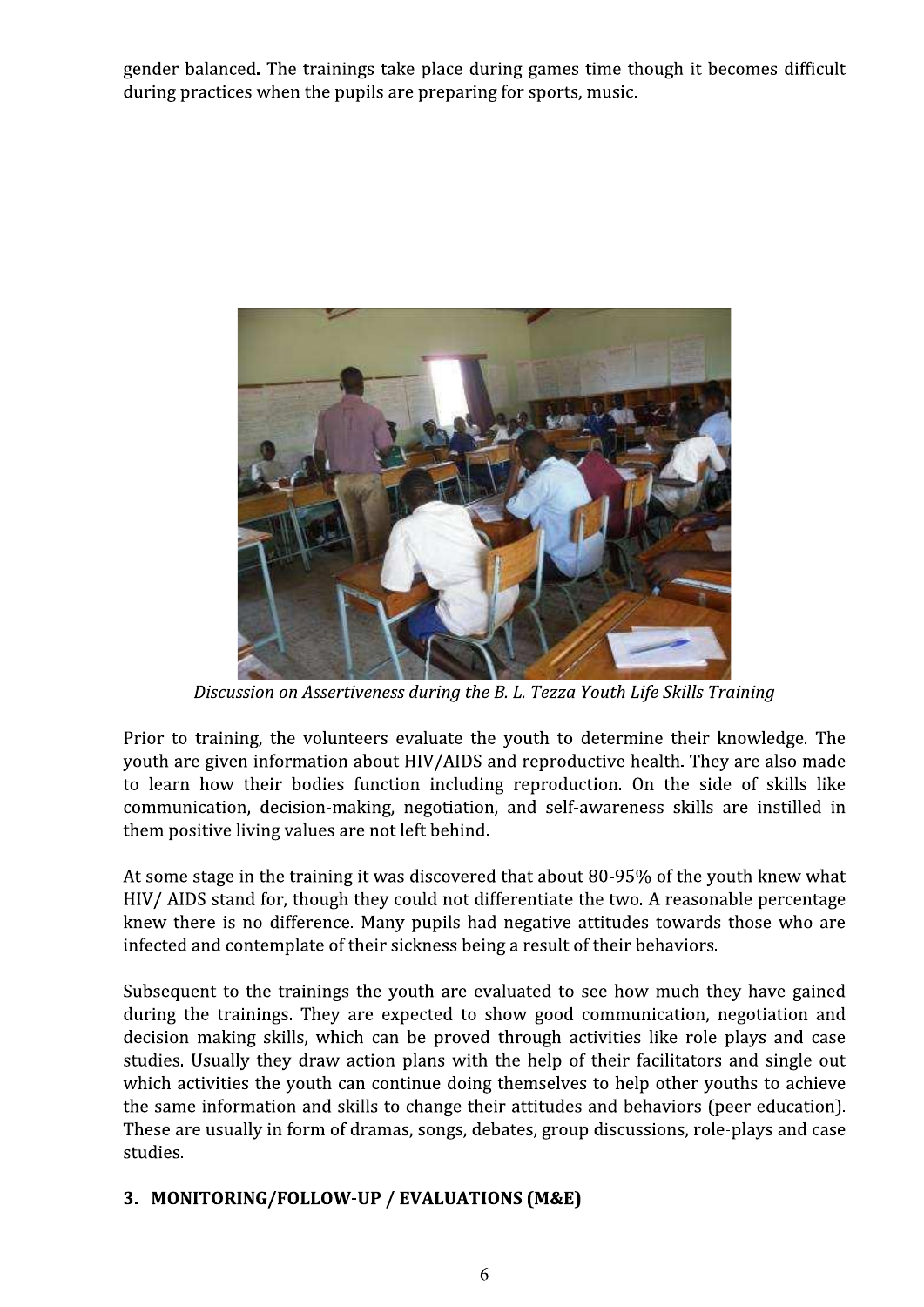This is always considered as one of the measuring gadget (tool) used in the program for evaluation. Monitoring the progress of the activates implemented by visiting the schools in the programme takes place in the whole Diocese by the program officers, Deanery coordinators chosen to lead deaneries and parish representatives chosen to lead a particular parishes. Unlike other years, this time follow up was done in 52 old schools that had been trained earlier. The results were quite encouraging because in most schools the teacher representative of HAPPEN programme were continuing with the clubs and more so the guidance and counseling teachers.

The area under coverage is quite vast; therefore deanery co-ordinators are required to meet with the administrative office each month to asses the progress of the programme and try to find out ways of alleviating the problems met in each parish monthly. The head office also goes out to the community frequently to evaluate what the volunteers are doing in schools, to know which areas the volunteer have difficulties in facilitation of the programme's activities and try to find long term solutions to the challenges. It also organizes refresher trainings / capacity building workshops for the same.



Lunch break during training of volunteers at Rongo Pastoral Centre

# **4. CAPACITY BUILDING**

Capacity building was done to 25 volunteers all new from all over the Deanery on  $13<sup>th</sup> - 18<sup>th</sup>$ December 2009. All the parishes sent one representative to the training with an exception Mabera Homa-Bay, Raruowa, Oriang, Mirogi and Awendo parishes. Among the new parishes Osogo, Kindu-Bay and Sindo parishes three volunteers from Osogo parish, managed to attend the training.

#### 5. DEVELOPMENT & DISTRIBUTION OF IEC MATERIALS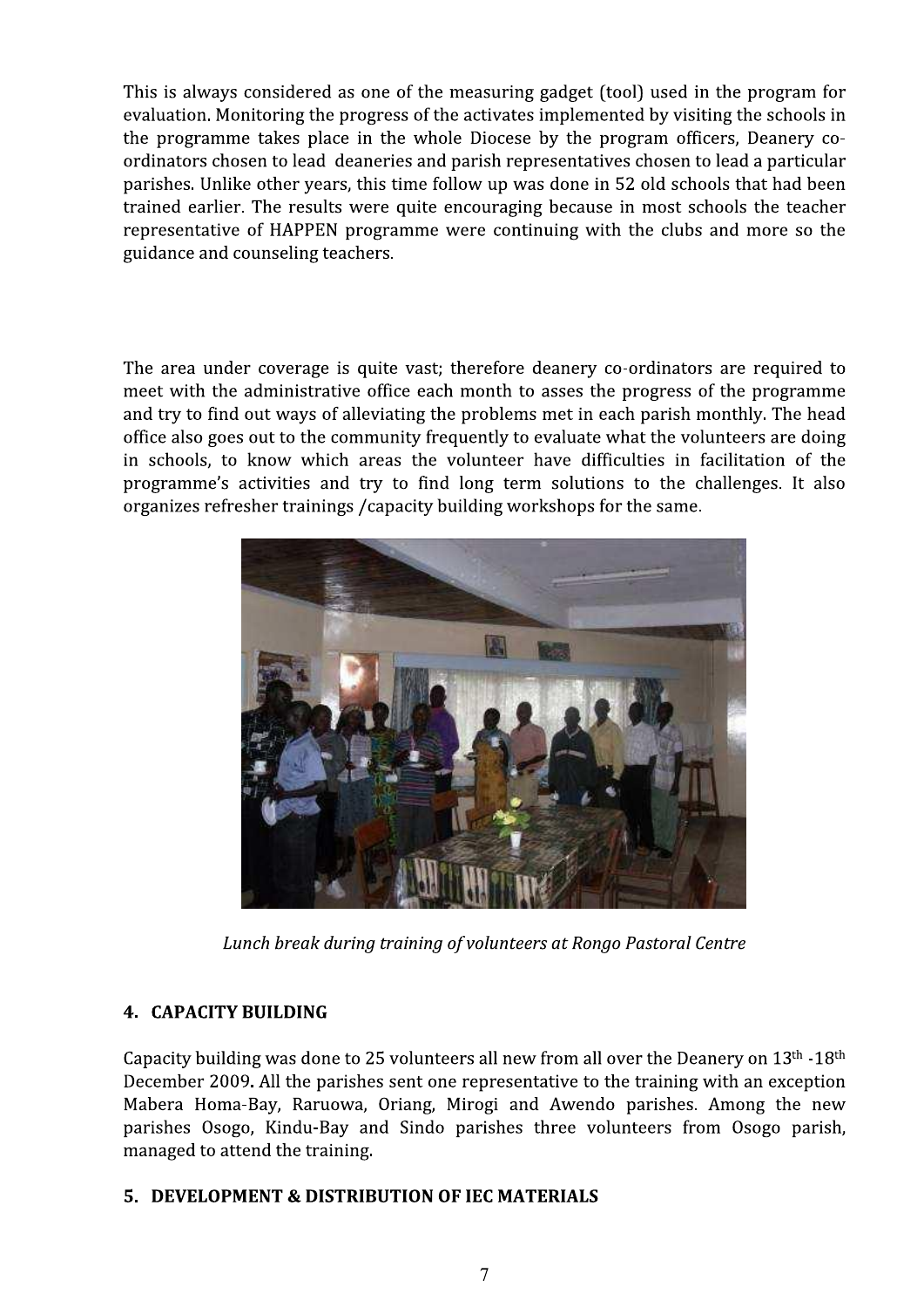- $\triangleright$  The office managed amidst strains through MAE donors to buy 15 bicycles for volunteers to easy their movements in the field.
- $\triangleright$  The office, managed to produce the program brochures that were sent to the youth through the volunteers and Deanery Co-ordinators, some of the brochures were distributed to schools where the activities have been implemented.
- > 80 T- shirts printed HAPPEN project for worlds AIDS DAY were distributed to volunteers and deanery coordinators to use during the sensitization programmers in the field.

# 6. COLLABORATION & NETWORKING

The project (as always) has not been working in segregation but collaborated with organizations implementing similar activities like ANPCAN Kenya Chapter, C-MAD, WAFNET and VSO Jitolee among others. HAPPEN has also collaborated with the ministry of health to get statistics of the prevalence rates of HIV/AIDS in different Districts within the Diocese, CACC and NACC offices have also been in the center of programme implementations. The ministry of Education has also been working with us hand in hand with the project together with District Gender Children and Social Development Office (DGCSDO) to allow our volunteers have the ample opportunity to share the information they have with the pupils at school. The church especially the clergy has also been cooperating to see that activities are carried out and trainings conducted at deanery and parish levels. It is a blessing the program continues to receive the massive support through St. Camillus projects.

# **DIOCESAN HIV/AIDS DAY 10TH JULY**

There was a meeting for the whole diocese on HIV/AIDS which was chaired by His Lordship Bishop Phillip Anyolo of Homa-Bay Diocese. The religious people and all the projects dealing with HIV/AIDS were invited. Even though the turn out of the priest was not very good, many nuns and different project were present and the day was a success. This was the 5<sup>th</sup> Diocesan annual general meeting on HIV/AIDS. Among the projects that were identified included, OVC programmes (in the whole Diocese), PLWHAs, ART, VCT, PMTCT, and prevention programmes. Most of the projects were given chances for presentations and thereafter an open forum for everybody's presentation.

#### **ACHIEVEMENTS**

- $\bullet$ The project has managed to train 6,350 volunteers across the diocese who are expected to facilitate the project's activities in the community this year.
- Follow up were done to the earlier formed health groups in old schools totaling to 52 schools.
- Approximately 74,800 pupils/ students have received the basic awareness on HIV and AIDS this year from public awareness done in all schools.
- The project volunteers have managed to contact and sensitize teachers and pupils  $\bullet$ from 38 secondary and 220 primary schools.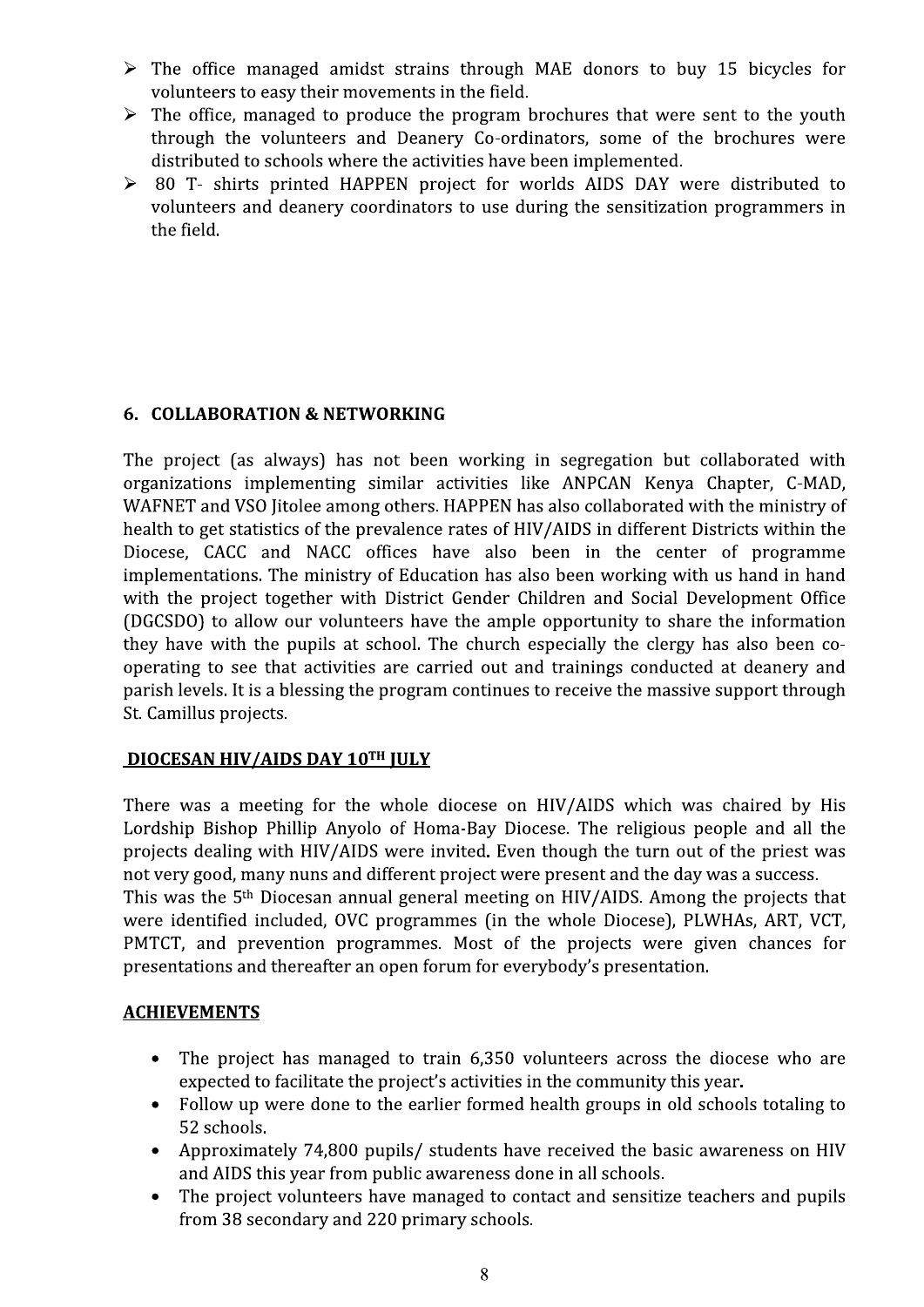- Trainings have been conducted in 254 schools, which include 36 secondary and 218 primary schools.
- 6,350 peer educators (Youth) have been trained from the schools mentioned above and are continuing to educate others in different ways making prevention education a process.
- The head office has managed to conduct two capacity building /refresher trainings to our volunteers and teacher representatives at different levels to prepare them for efficient performance and one youth training for in and out of school pupils/students successfully
- Monthly meetings have been held to plan and evaluate the programmed work.
- Much more positive reports on behavior change among the youth from several schools where the project is implementing are reported compared to the previous years.
- T- shirts were printed and distributed to volunteers and deanery co-ordinators to use during the sensitization programs in the field.
- 15 bicycles were given to volunteers in various parishes in the Diocese.



Bicycle distribution at the Head Office courtesy of MAE Project

# **10. RECOMMENDATIONS**

- More capacity building workshops for volunteers and deanery representatives.
- Formation and support to the already formed clubs that advocate for positive change.  $\bullet$
- Collaboration and networking with other organizations that offer the same services.

# **11. PLANS FOR 2010**

- $\div$  Formation and supporting the already formed clubs that advocate for positive change.
- $\div$  Collaboration and networking with other organizations that offer the same services.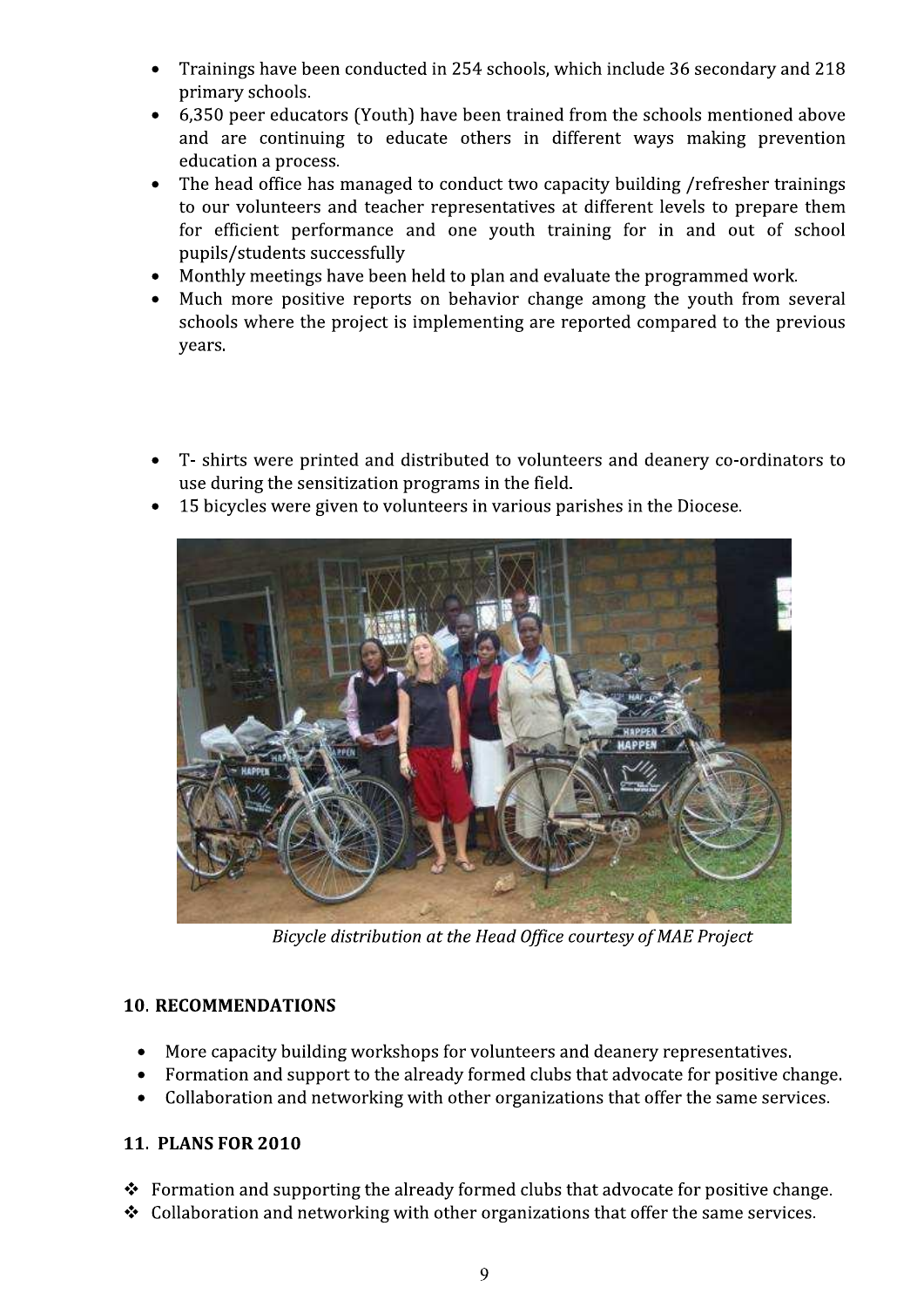- \* More follow-ups by the head office to all schools within each quarter.
- ❖ Organize some educative entertainment programme on HIV/AIDS.
- \* Re-mobilization of more field volunteers.
- $\div$  Exchange programmes to the peer trainers within the parish.
- Soliciting for more funds from other donors.
- \* More capacity trainings to teachers to boost their knowledge.
- ❖ More capacity building workshops for volunteers and deanery representatives.
- $\cdot$  To reach 300 more schools with the prevention training by December 2010.
- $\cdot \cdot$  Organize evaluation meetings with all volunteers at deanery levels quarterly.
- ❖ Produce more IEC materials and send to the youth for their correspondence learning.
- \* Head office to see that the activities are implemented without difficulty.
- $\cdot \cdot$  Prepare for the World AIDS Day activities to reach many people with the information.
- $\div$  Monthly meetings with the deanery co-ordinators to be stronger.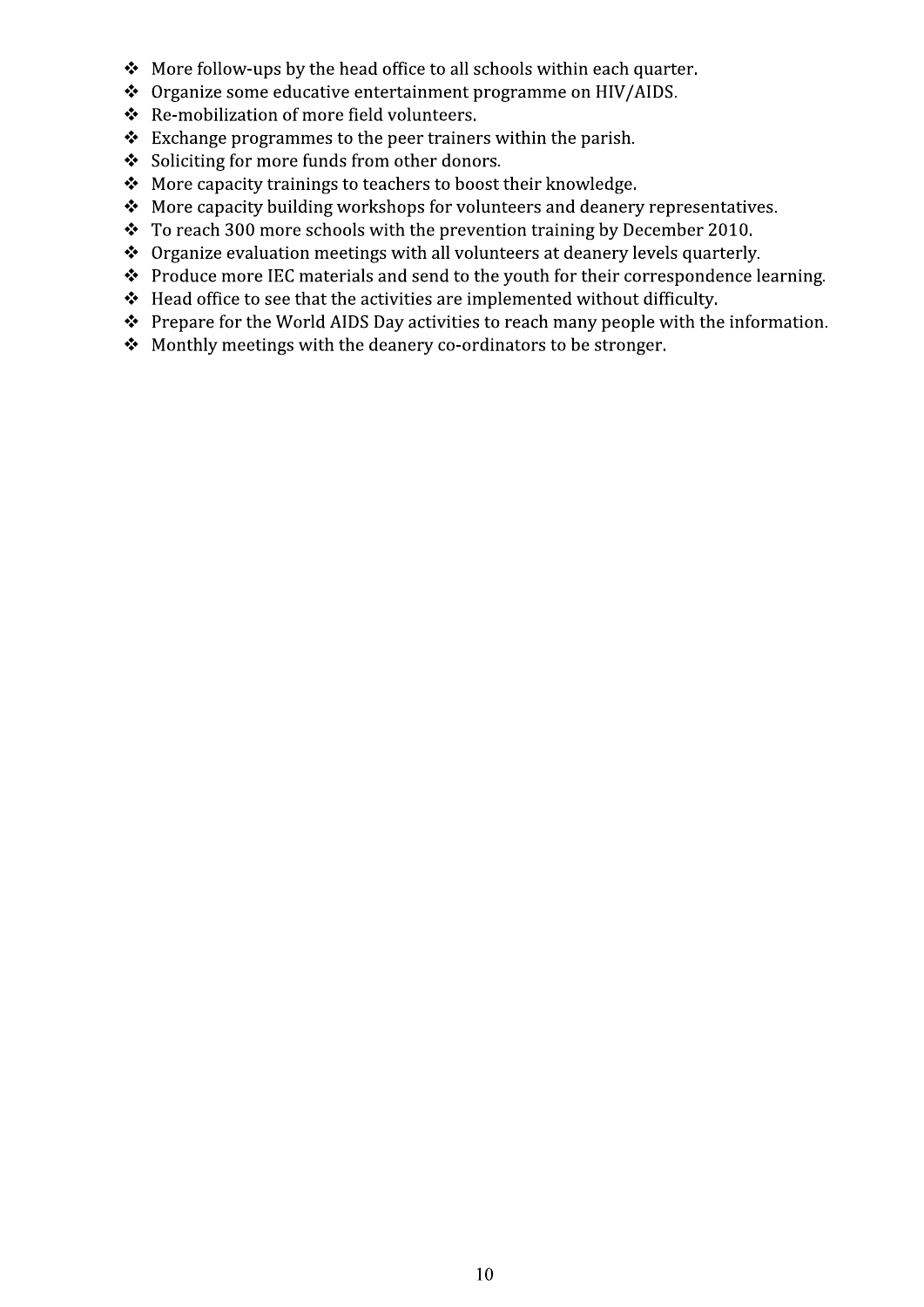#### **LESSONS LEARNT**

More parishes are coming up within the Diocese and so there is need for funds, vehicles, motor-bikes and other facilities to help in easy implementation of HAPPEN activities in the whole Diocese.

NB. The tables below contains the names of all the schools where the project activities were implemented through out the year

|                |                     | <b>SCHOOL</b>                       |                |                |                         |                |                              |                |
|----------------|---------------------|-------------------------------------|----------------|----------------|-------------------------|----------------|------------------------------|----------------|
| <b>DEANERY</b> | <b>PARISH</b>       |                                     | Contacts       | Sensitization  | Peer group              | Training       | <b>Follow ups</b>            | Retraining     |
|                |                     |                                     |                |                |                         |                |                              |                |
| 1. ASUMBI      |                     | 1. Asumbi primary mixed day         | $\mathbf X$    | $\mathbf X$    | X                       | $\mathbf X$    | $\mathbf X$                  | $\mathbf X$    |
|                |                     | 2. Omoche primary school            | $\mathbf X$    | $\mathbf X$    | $\mathbf X$             | $\mathbf X$    | $\qquad \qquad \blacksquare$ | $\mathbf X$    |
|                |                     | 3. Orero primary school             | $\mathbf X$    | $\mathbf X$    | $\mathbf X$             | $\mathbf X$    | $\blacksquare$               | $\mathbf X$    |
|                |                     | 4. Asumbi Girls Boarding primary    | $\mathbf X$    | $\overline{X}$ | $\mathbf X$             | $\overline{X}$ | $\blacksquare$               | $\mathbf X$    |
|                | 1. ASUMBI           | 5. Aluor-Sango Primary school       | $\mathbf X$    | $\mathbf X$    | $\mathbf X$             | $\mathbf X$    | $\blacksquare$               | $\overline{a}$ |
|                |                     | 6. Nyambere primary school          | $\mathbf X$    | $\mathbf X$    | $\mathbf X$             | $\mathbf X$    |                              |                |
|                |                     | 7. Marera primary school            | $\overline{X}$ | $\overline{X}$ | $\overline{X}$          | ÷,             | $\qquad \qquad \blacksquare$ |                |
|                |                     | 8. Wikoteng primary school          | $\mathbf X$    | $\overline{X}$ | $\mathbf X$             | $\blacksquare$ | $\blacksquare$               | $\blacksquare$ |
|                |                     | 9 Kuna primary school               | $\overline{X}$ | $\overline{X}$ | $\mathbf X$             | $\rm X$        | $\mathbf X$                  |                |
|                |                     | 10 Koyoo primary school             | $\overline{X}$ | $\overline{X}$ | $\overline{\mathbf{X}}$ | $\overline{X}$ | $\overline{\phantom{a}}$     | $\mathbf X$    |
|                |                     | 1. Tukjowi Primary School           | $\mathbf X$    | $\mathbf X$    | $\mathbf X$             | $\mathbf X$    | $\mathbf X$                  | $\overline{a}$ |
|                |                     | 2. Kanyadgiro Primary school        | $\bar{X}$      | $\mathbf X$    | $\mathbf X$             | $\mathbf X$    | $\mathbf X$                  |                |
|                |                     | 3. Tonye Primary school             | $\mathbf X$    | $\mathbf X$    | $\mathbf X$             | $\mathbf X$    | X                            | $\mathbf X$    |
|                |                     | 4. St. Francis academy Ndege oriedo | $\mathbf X$    | $\mathbf X$    | $\mathbf X$             | $\mathbf X$    | $\mathbf X$                  | $\mathbf X$    |
|                | 2. RONGO            | 5. St Bonaventure secondary school  | $\mathbf X$    | $\mathbf X$    | $\mathbf X$             | $\mathbf X$    | X                            | $\mathbf X$    |
|                |                     | 6. Andingo Kokebe primary school    | $\mathbf X$    | $\mathbf X$    | $\mathbf X$             | $\blacksquare$ | $\blacksquare$               | $\blacksquare$ |
|                |                     | 7. Uriri primary school             | $\mathbf X$    | $\overline{X}$ | $\mathbf X$             | $\mathbf X$    | $\blacksquare$               | $\mathbf X$    |
|                |                     | 8. Komito primary school            | $\mathbf X$    | $\overline{X}$ | $\mathbf X$             | $\mathbf X$    | $\mathbf X$                  | $\mathbf X$    |
|                |                     | 1. Ongoro primary school            | $\ast$         | $\ast$         | $\ast$                  | $\ast$         |                              |                |
|                | <b>3. NYALIENGA</b> | 2. God Bondo primary                | $\mathbf X$    | $\mathbf X$    | $\mathbf X$             | $\mathbf X$    | $\blacksquare$               | $\mathbf X$    |
|                |                     | 3. Kwoyo primary school             | $\mathbf X$    | $\overline{X}$ | X                       | $\mathbf X$    | $\overline{\phantom{a}}$     | $\mathbf X$    |
|                |                     | 4. Kwoyo Kaura Primary school       | $\overline{X}$ | $\overline{X}$ | $\bar{X}$               | $\overline{X}$ | X                            | $\mathbf X$    |
|                |                     | 5. Nyalienga Primary school         | $\mathbf X$    | $\mathbf X$    | $\mathbf X$             | $\mathbf X$    |                              | $\mathbf X$    |
|                |                     | 6. St Paul-Ligisa secondary school  | $\mathbf X$    | $\mathbf X$    | $\mathbf X$             | $\mathbf X$    |                              | $\mathbf X$    |
|                |                     | 7. Ombogo Girls Secondary school    | $\mathbf X$    | $\mathbf X$    | $\mathbf X$             | $\mathbf X$    | $\mathbf X$                  | $\mathbf X$    |
|                |                     | 8. God Bondo Secondary school       | $\mathbf X$    | $\mathbf X$    | $\mathbf X$             | $\mathbf X$    | $\mathbf X$                  | $\mathbf X$    |
|                |                     | 9. Ariwa Primary school             | $\mathbf X$    | $\mathbf X$    | $\mathbf X$             | $\mathbf X$    | $\overline{\phantom{m}}$     | $\mathbf X$    |
|                |                     | 10. Odienya Primary school          | $\mathbf X$    | $\mathbf X$    | $\mathbf X$             | $\overline{X}$ | $\blacksquare$               | $\mathbf X$    |
|                |                     | 1. Lianda primary school            | $\mathbf X$    | $\mathbf X$    | $\mathbf X$             | $\mathbf X$    | $\mathbf X$                  |                |
|                |                     | 2. Kakrigu primary school           | $\mathbf X$    | $\mathbf X$    | $\mathbf X$             | $\mathbf X$    |                              |                |
|                |                     | 3. Kamayoge primary school          | $\mathbf X$    | X              | $\mathbf X$             | $\mathbf X$    | X                            |                |
|                | <b>4. KAKRIGU</b>   | 4. Uya primary school               | $\bar{X}$      | $\overline{X}$ | $\mathbf X$             | $\mathbf X$    |                              |                |
|                |                     | 5. Kamgera primary school           | $\mathbf X$    | $\overline{X}$ | $\mathbf X$             | $\mathbf X$    |                              |                |
|                |                     | 6. Wakondo primary school           | $\mathbf X$    | $\mathbf X$    | $\mathbf X$             | $\mathbf X$    | $\mathbf X$                  | $\mathbf X$    |
|                |                     | 7. Dr. Williams primary school      | $\mathbf X$    | $\mathbf X$    | $\mathbf X$             | $\mathbf X$    |                              | $\mathbf X$    |
|                |                     | 8. Utajo primary school             | $\mathbf X$    | $\mathbf X$    | $\mathbf X$             | $\mathbf X$    |                              | $\mathbf X$    |
|                |                     | 9. Wariga primary school            | $\mathbf X$    | $\mathbf X$    | $\mathbf X$             | $\mathbf X$    |                              | $\mathbf X$    |
|                | 5. MFANGANO         | 1. Wakiangata primary school        | $\mathbf X$    | $\mathbf X$    | $\mathbf X$             | X              | X                            |                |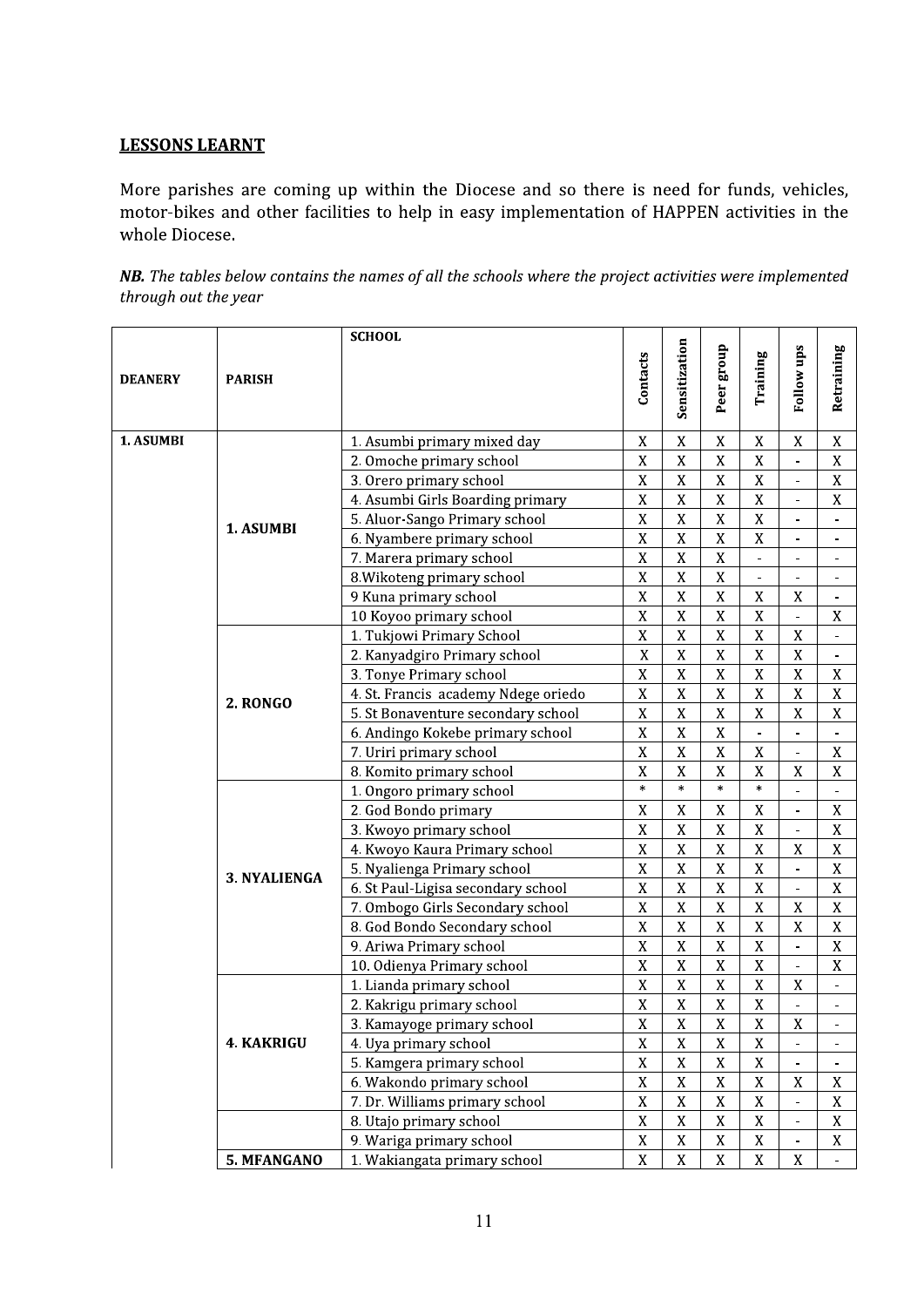|            |                   | 2. Wamai primary school             | $\mathbf X$    | X              | X                        | $\mathbf X$                  |                              |                          |
|------------|-------------------|-------------------------------------|----------------|----------------|--------------------------|------------------------------|------------------------------|--------------------------|
|            |                   | 3. Kitenyi primary school           | $\mathbf X$    | $\mathbf X$    | $\mathbf X$              | $\mathbf X$                  | $\mathbf X$                  | X                        |
|            |                   | 4. Ramba primary school             | X              | X              | X                        | X                            | $\blacksquare$               | X                        |
|            |                   | 5. St. Martine Technical school     | $\mathbf X$    | $\mathbf X$    | $\mathbf X$              | $\mathbf X$                  | $\mathbf X$                  | $\mathbf X$              |
|            |                   | 6. Sena Primary                     | $\mathbf X$    | $\mathbf X$    | $\mathbf X$              | $\mathbf X$                  | $\mathbf X$                  | $\mathbf X$              |
|            |                   | 1. Kirambo primary school           | $\mathbf X$    | $\mathbf X$    | $\mathbf X$              | $\mathbf X$                  | $\mathbf X$                  | $\mathbf X$              |
|            |                   | 2 Mbita primary school              | $\overline{X}$ | $\mathbf X$    | $\mathbf X$              | $\mathbf X$                  |                              |                          |
|            | 6. MBITA          | 3. Kisui                            | $\mathbf X$    | $\mathbf X$    | $\mathbf X$              | $\mathbf X$                  | $\mathbf X$                  | $\mathbf X$              |
|            |                   | 4. Nyamanga                         | $\overline{X}$ | $\overline{X}$ | $\bar{X}$                | $\overline{X}$               | $\overline{X}$               |                          |
|            |                   | 5. Nyamasare Girls secondary school | $\mathbf X$    | $\mathbf X$    | $\mathbf X$              | $\mathbf X$                  |                              | $\mathbf X$              |
|            | 7. SINDO          | <b>CONTACTS MADE TO THE PARISH</b>  |                |                |                          |                              |                              |                          |
|            | 8. HOMA-BAY       | <b>NO ACTIVITY DONE</b>             |                |                |                          |                              |                              |                          |
|            |                   | 1.St. Anne's primary school         | $\mathbf X$    | $\mathbf X$    | $\mathbf X$              | $\mathbf X$                  | $\qquad \qquad \blacksquare$ | $\overline{\phantom{a}}$ |
|            |                   | 2. Kiburanga primary school         | $\mathbf X$    | $\mathbf X$    | $\mathbf X$              | $\mathbf X$                  | $\mathbf X$                  | $\sim$                   |
|            |                   | 3. Komosoko primary school          | $\mathbf X$    | $\mathbf X$    | $\mathbf X$              | $\mathbf X$                  | $\mathbf X$                  | $\overline{\phantom{a}}$ |
|            |                   | 4. Rukere primary school            | $\mathbf X$    | $\mathbf X$    | $\mathbf X$              | $\mathbf X$                  | $\mathbf X$                  | $\blacksquare$           |
|            | 1. ISEBANIA       | 5. P.A.G primary school             | $\mathbf X$    | $\mathbf X$    | $\mathbf X$              | $\mathbf X$                  | $\blacksquare$               |                          |
|            |                   | 6. St. Angela primary school        | $\mathbf X$    | $\mathbf X$    | $\overline{X}$           | $\mathbf X$                  |                              | $\mathbf X$              |
|            |                   | 7. Duvaskog primary school          | $\overline{X}$ | $\mathbf X$    | $\bar{X}$                | $\mathbf X$                  | $\blacksquare$               |                          |
|            |                   | 8. Isebania mixed primary school    | $\overline{X}$ | $\overline{X}$ | $\overline{X}$           | $\overline{X}$               |                              | $\mathbf X$              |
|            |                   | 9. Isebania Girls secondary         | $\mathbf X$    | $\mathbf X$    | $\mathbf X$              | $\mathbf X$                  | $\mathbf X$                  | $\mathbf X$              |
|            |                   | 1. Mukuyu Secondary school          | $\ast$         | $\ast$         | $\mathbf X$              | $\mathbf X$                  |                              |                          |
| 2.ISEBANIA |                   | 2.Pesoda Anex                       | $\mathbf X$    | X              | $\mathbf X$              | $\mathbf X$                  |                              | $\overline{\phantom{a}}$ |
|            |                   | 3. Pesoda primary school            | $\mathbf X$    | $\mathbf X$    | $\mathbf X$              | $\mathbf X$                  | $\mathbf X$                  | $\blacksquare$           |
|            | 2. MIGORI         | 4. Onyalo Secondary school          | $\mathbf X$    | $\mathbf X$    | $\mathbf X$              | $\mathbf X$                  | $\mathbf X$                  | $\overline{\phantom{a}}$ |
|            |                   | 5. Onyalo primary school            | $\mathbf X$    | $\mathbf X$    | $\overline{X}$           | $\mathbf X$                  | $\overline{X}$               | $\blacksquare$           |
|            |                   | 6. Migori primary school            | $\mathbf X$    | $\mathbf X$    | $\mathbf X$              | $\mathbf X$                  | $\mathbf X$                  | $\blacksquare$           |
|            |                   | 1 Gokokeharaka primary school       | $\mathbf X$    | $\mathbf X$    | $\mathbf X$              | $\blacksquare$               |                              |                          |
|            |                   | 2. Nyamatambe primary school        | $\mathbf X$    | $\mathbf X$    | $\bar{X}$                | $\blacksquare$               | $\mathbf X$                  | $\overline{\phantom{a}}$ |
|            | <b>3.KEHANCHA</b> | 3. Igena primary school             | $\mathbf X$    | $\mathbf X$    | $\mathbf X$              | L.                           | $\mathbf X$                  |                          |
|            |                   | 4. St. Kizito primary school        | $\mathbf X$    | $\mathbf X$    | $\bar{X}$                | $\blacksquare$               |                              |                          |
|            |                   | 5. St. Kizito Youth Training Center | $\overline{X}$ | $\overline{X}$ | $\overline{X}$           | $\overline{\phantom{a}}$     | $\overline{X}$               |                          |
|            |                   | 1. ugisingisi primary               | $\mathbf X$    | $\mathbf X$    | $\mathbf X$              | $\mathbf{r}$                 | $\mathbf X$                  | $\blacksquare$           |
|            | 4. MABERA         | 2. Mabera primary school            | $\mathbf X$    | $\mathbf X$    | $\mathbf X$              |                              |                              |                          |
|            |                   | 3. Kubueye primary school           | $\mathbf X$    | $\mathbf X$    | $\mathbf X$              | $\qquad \qquad \blacksquare$ | $\mathbf X$                  | $\blacksquare$           |
|            |                   | 1. Kibwacha Girls Secondary school  | $\overline{X}$ | $\mathbf X$    | $\overline{X}$           |                              |                              |                          |
|            |                   | 2. Matare Boys mixed sec. school    | $\mathbf X$    | $\mathbf X$    | $\mathbf X$              | $\overline{\phantom{a}}$     | $\mathbf X$                  | $\overline{\phantom{a}}$ |
|            | 5. NTIMARU        | 3. Matare primary school            | $\mathbf X$    | $\mathbf X$    | $\mathbf X$              | $\omega$                     | $\mathbf X$                  |                          |
|            |                   | 4. Makararangwa primary school      | $\mathbf X$    | $\mathbf X$    | $\mathbf X$              | $\blacksquare$               |                              | $\blacksquare$           |
|            |                   | 5. Itonga primary school            | $\mathbf X$    | $\mathbf X$    | $\mathbf X$              |                              | X                            |                          |
| 3.RAPOGI   |                   | 1. Ulanda primary school            | $\mathbf X$    | $\mathbf X$    | $\mathbf X$              | $\mathbf X$                  | $\mathbf X$                  |                          |
|            | 1. ULANDA         | 2. Nyakurkuma primary school        | $\overline{X}$ | $\mathbf X$    | $\mathbf X$              | $\mathbf X$                  | $\mathbf X$                  |                          |
|            |                   | 3. Utoma primary school             | $\mathbf X$    | $\mathbf X$    | $\mathbf X$              | $\mathbf X$                  | $\mathbf X$                  |                          |
|            |                   | 4. St. Mary Oyola primary school    | $\bar{X}$      | $\overline{X}$ | $\overline{X}$           | $\bar{X}$                    | $\bar{X}$                    |                          |
|            |                   | 1. Kanga primary school             | $\ast$         | $\ast$         | $\ast$                   | $\ast$                       | $\mathbf X$                  | $\mathbf X$              |
|            |                   | 2. Rakwaro primary school           | $\ast$         | $\ast$         | X                        | $\ast$                       | $\mathbf X$                  | $\mathbf X$              |
|            | 2. RAKWARO        | 3. Mitwe primary school             | $\mathbf X$    | $\mathbf X$    |                          |                              | $\mathbf X$                  | $\blacksquare$           |
|            |                   | 4. Arundo Primary School            | X              | $\mathbf X$    | $\overline{\phantom{a}}$ | $\overline{\phantom{a}}$     |                              | $\overline{\phantom{a}}$ |
|            |                   | 5. Kitere primary School            | X              | $\mathbf X$    | $\overline{\phantom{a}}$ | $\blacksquare$               | $\blacksquare$               |                          |
|            | 3. KADEM          | 1.St. Michael Nyandema primary      | $\ast$         | $\ast$         | $\mathbf X$              | $\mathbf X$                  | $\mathbf X$                  | $\blacksquare$           |
|            |                   | 2. Ndemra primary school            | $\mathbf X$    | $\mathbf X$    | $\mathbf X$              | $\mathbf X$                  | $\mathbf X$                  | $\mathbf X$              |
|            |                   | 3. Ogaka Primary school             | $\mathbf X$    | $\mathbf X$    | $\mathbf X$              | $\mathbf X$                  | $\mathbf X$                  | X                        |
|            |                   | 4. Nyakurngoto Primary School       | $\mathbf X$    | $\mathbf X$    | $\mathbf X$              | $\mathbf X$                  | $\mathbf X$                  | $\mathbf X$              |
|            |                   | 5. Miroche primary School           | $\mathbf X$    | $\mathbf X$    | $\ast$                   | X                            | X                            | X                        |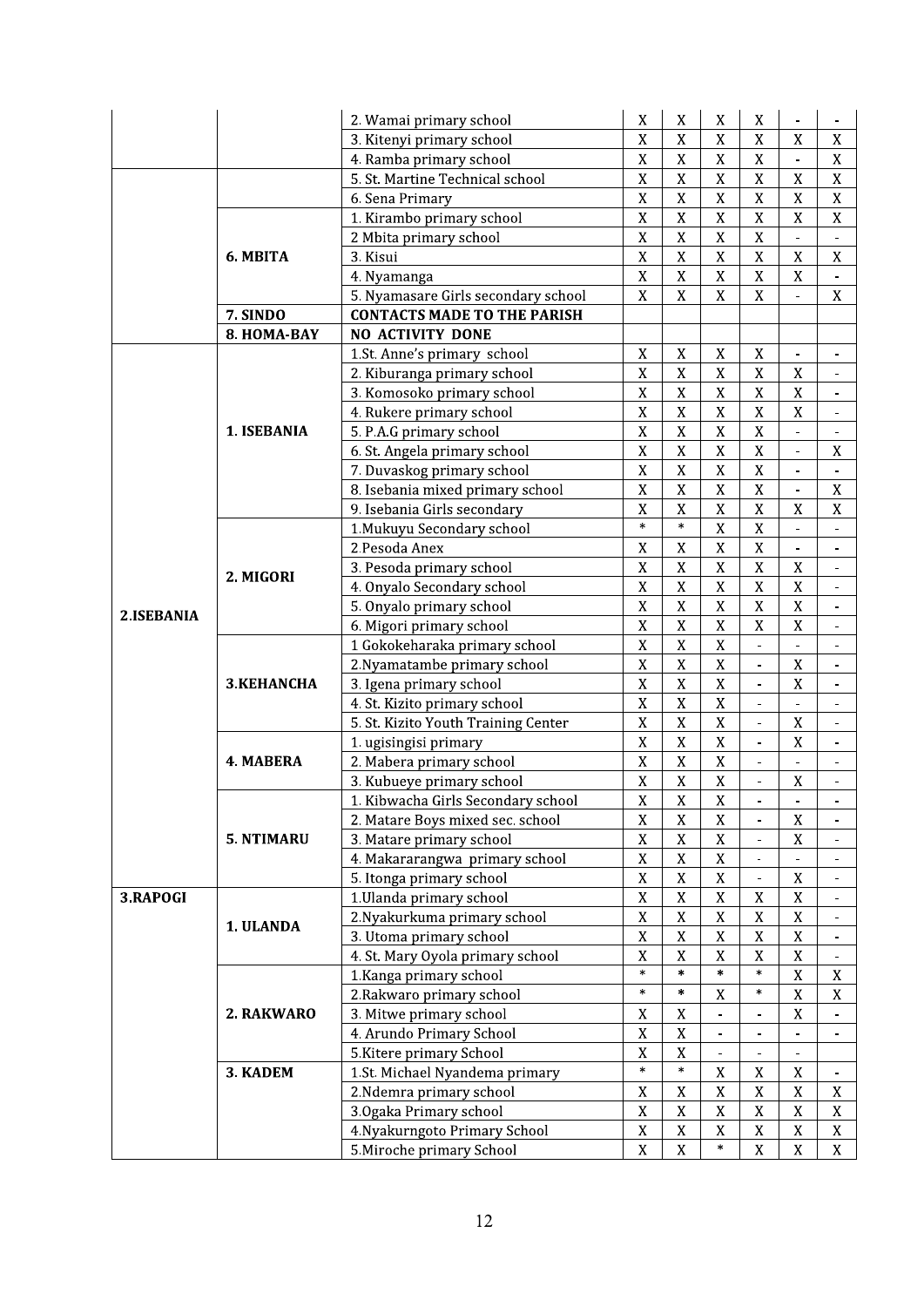|           |              | 6. Magacha primary school           | $\ast$         | $\ast$      | $\ast$                   | $\mathbf X$              | X                         | X                        |
|-----------|--------------|-------------------------------------|----------------|-------------|--------------------------|--------------------------|---------------------------|--------------------------|
|           |              | 7.0ngoche primary school            | $\ast$         | $\ast$      | $\ast$                   | $\mathbf X$              | $\mathbf X$               | $\mathbf X$              |
|           |              | 8. Olando primary school            | $\ast$         | $\ast$      | $\ast$                   | X                        | X                         | $\mathbf X$              |
|           |              | 9. Amoyo primary school             | $\ast$         | $\ast$      | $\ast$                   | $\mathbf X$              | $\mathbf X$               | $\mathbf X$              |
|           |              | 10. Olasi primary school            | $\ast$         | $\ast$      | $\ast$                   | $\mathbf X$              | $\overline{X}$            | $\mathbf X$              |
|           |              | 11. Nyandago Secondary School       | $\ast$         | $\ast$      | $\ast$                   | $\mathbf X$              | $\mathbf X$               | $\mathbf X$              |
|           |              | 12. Nyandema Secondary School       | $\ast$         | $\ast$      | $\ast$                   | $\mathbf X$              | $\mathbf X$               | $\mathbf X$              |
|           |              | 13. Bande Secondary School          | $\ast$         | $\ast$      | $\ast$                   | $\overline{X}$           | $\overline{X}$            | $\mathbf X$              |
|           |              | 14. Koweru primary school           | $\ast$         | $\ast$      | $\ast$                   | $\overline{X}$           | $\overline{X}$            | $\overline{X}$           |
|           |              | 1. Koduogo primary school           | X              | $\mathbf X$ | X                        | $\mathbf X$              | $\mathbf X$               |                          |
|           |              | 2.St. John's Kokelo primary school  | $\overline{X}$ | $\mathbf X$ | $\mathbf X$              | $\mathbf X$              |                           |                          |
|           |              | 3. Mori primary school              | X              | X           | $\mathbf X$              | $\mathbf X$              | X                         | $\mathbf X$              |
|           | 4. RAPOGI    | 4. Kuna primary school              | $\mathbf X$    | $\mathbf X$ | $\mathbf x$              | $\mathbf X$              | $\mathbf X$               |                          |
|           |              | 5. Rapogi primary boarding          | $\ast$         | $\ast$      | $\mathbf X$              | $\mathbf X$              | $\mathbf X$               | $\mathbf X$              |
|           |              | 6. Lwanda Konyuna Primary school    | $\mathbf X$    | $\mathbf X$ | $\mathbf X$              | $\mathbf X$              | $\mathbf X$               | $\overline{\phantom{a}}$ |
|           |              | 7.0mbo Kokello Primary school       | $\mathbf X$    | $\mathbf X$ | $\overline{X}$           | $\mathbf X$              | $\overline{X}$            | $\overline{\phantom{0}}$ |
|           | 5.0SOG0      | Contact with the parish priest done |                |             |                          |                          |                           |                          |
|           | 6. AWENDO    | <b>NO ACTIVITY DONE</b>             |                |             |                          |                          |                           |                          |
|           | 7. MACALDER  | <b>NO ACTIVITY DONE</b>             |                |             |                          |                          |                           |                          |
|           |              | 1.St. Douglas Weta Primary school   | $\ast$         | $\ast$      | $\mathbf X$              | $\mathbf X$              |                           |                          |
|           |              | 2. Mawego girls Primary boarding    | $\ast$         | $\ast$      | $\bar{X}$                | $\bar{X}$                | $\mathbf X$               |                          |
|           |              | 3.St. Dislaus Nyawango Sec. School  | X              | $\mathbf X$ | $\bar{X}$                | $\mathbf X$              | $\mathbf X$               |                          |
|           | 1.MAWEGO     | 4. St. Mary Gorettty primary school | $\bar{X}$      | $\mathbf X$ | $\mathbf X$              | $\mathbf X$              | $\mathbf X$               |                          |
|           |              | 5. Obuya primary school             | X              | $\mathbf X$ | $\ast$                   | $\mathbf X$              | $\overline{X}$            |                          |
|           |              | 6. Konyach primary school           | $\ast$         | $\ast$      | $\ast$                   | $\mathbf X$              | $\overline{\phantom{0}}$  | $\overline{\phantom{a}}$ |
|           | 2. OYUGIS    | 1. Rawinji primary school           |                |             |                          |                          |                           |                          |
|           |              |                                     | $\ast$         | X           | X                        | X                        | X                         | $\overline{a}$           |
|           |              | 2. Kasimba primary school           | $\ast$         | $\mathbf X$ | $\overline{\phantom{0}}$ | $\mathbf X$              | ä,                        | $\overline{a}$           |
|           |              | 3. St. Peters secondary school      | $\mathbf X$    | $\mathbf X$ | $\mathbf X$              | $\overline{\phantom{0}}$ |                           |                          |
| 4. MAWEGO |              | 4. Nyahera primary school           | X              | $\mathbf X$ | $\mathbf X$              | $\mathbf X$              | $\mathbf X$               |                          |
|           |              | 5. Kamunga primary school           | $\mathbf X$    | $\mathbf X$ | $\overline{X}$           | $\overline{X}$           | $\mathbf X$               | $\frac{1}{2}$            |
|           |              |                                     |                |             |                          |                          |                           |                          |
|           |              | 6. Kotieno primary school           | X              | X           | X                        | X                        | X                         |                          |
|           | 2. OYUGIS    | 7. Nyahera primary school           | $\overline{X}$ | $\mathbf X$ | $\overline{X}$           | $\rm X$                  | $\overline{X}$            |                          |
|           |              | 8. Nyangiela primary school         | $\bar{X}$      | $\mathbf X$ | $\bar{X}$                | $\mathbf X$              | $\mathbf X$               |                          |
|           |              | 9. Kasimba primary school           | $\mathbf X$    | $\mathbf X$ | $\mathbf X$              | $\mathbf X$              | $\mathbf X$               |                          |
|           |              | 10. Kot Kagumbo primary school      | $\mathbf X$    | $\mathbf X$ | X                        | $\mathbf X$              | X                         |                          |
|           | 3. RARUOWA   | <b>NO ACTIVITY DONE</b>             |                |             |                          |                          |                           |                          |
|           | 4. ORIANG    | <b>NO ACTIVITY DONE</b>             |                |             |                          |                          |                           |                          |
|           | 5. KENDU-BAY | Contact with the parish priest done |                |             |                          |                          |                           |                          |
| 5.MIROGI  | 1. KARUNGU   | 1. Nyamaga secondary school         | $\mathbf X$    | $\mathbf X$ | $\mathbf X$              | X                        |                           |                          |
|           |              | 2. Gunga secondary school           | $\mathbf X$    | $\mathbf X$ | $\mathbf X$              | $\mathbf X$              |                           |                          |
|           |              | 3. B.L Tezza secondary school       | $\mathbf X$    | $\mathbf X$ | $\mathbf X$              | $\mathbf X$              | $\mathbf X$               | X                        |
|           |              | 5. Not primary school               | $\mathbf X$    | $\mathbf X$ | $\mathbf X$              | $\mathbf X$              | $\mathbf X$               | $\mathbf X$              |
|           |              | 6. God Bim primary school           | $\mathbf{X}$   | $\mathbf X$ | $\mathbf X$              | $\mathbf X$              | $\overline{X}$            | $\mathbf X$              |
|           |              | 7. Wangaya primary school           | $\bar{X}$      | $\mathbf X$ | $\bar{X}$                | $\mathbf X$              | $\bar{X}$                 | $\mathbf X$              |
|           |              | 8. Rabuor primary school            | $\mathbf X$    | $\mathbf X$ | $\mathbf X$              | $\mathbf X$              | $\mathbf X$               | $\mathbf X$              |
|           |              | 9. Raga primary school              | $\mathbf X$    | $\mathbf X$ | $\mathbf X$              | $\mathbf X$              | $\mathbf X$               | $\mathbf X$              |
|           |              | 10. Sori primary school             | X              | $\mathbf X$ | $\ast$                   | $\mathbf X$              | $\boldsymbol{\mathrm{X}}$ | $\mathbf X$              |
|           |              | 11. Orore primary school            | $\ast$         | $\ast$      | $\ast$                   | $\ast$                   | $\mathbf X$               | $\blacksquare$           |
|           |              | 12. Obware primary school           | $\ast$         | $\ast$      | $\mathbf X$              | $\ast$                   | X                         | $\overline{\phantom{a}}$ |
|           |              | 13. Nyasoko primary School          | X              | $\mathbf X$ | $\mathbf X$              | $\mathbf X$              | $\overline{a}$            | $\overline{\phantom{a}}$ |
|           |              | 14. Kiranda primary School          | $\mathbf X$    | $\mathbf X$ | $\mathbf X$              | $\mathbf X$              |                           |                          |
|           |              | 15. Otati primary School            | $\mathbf X$    | $\mathbf X$ | $\ast$                   | $\mathbf X$              |                           |                          |
|           |              | 16. Aringo primary School           | $\ast$         | $\ast$      | $\ast$                   | $\ast$                   | X                         |                          |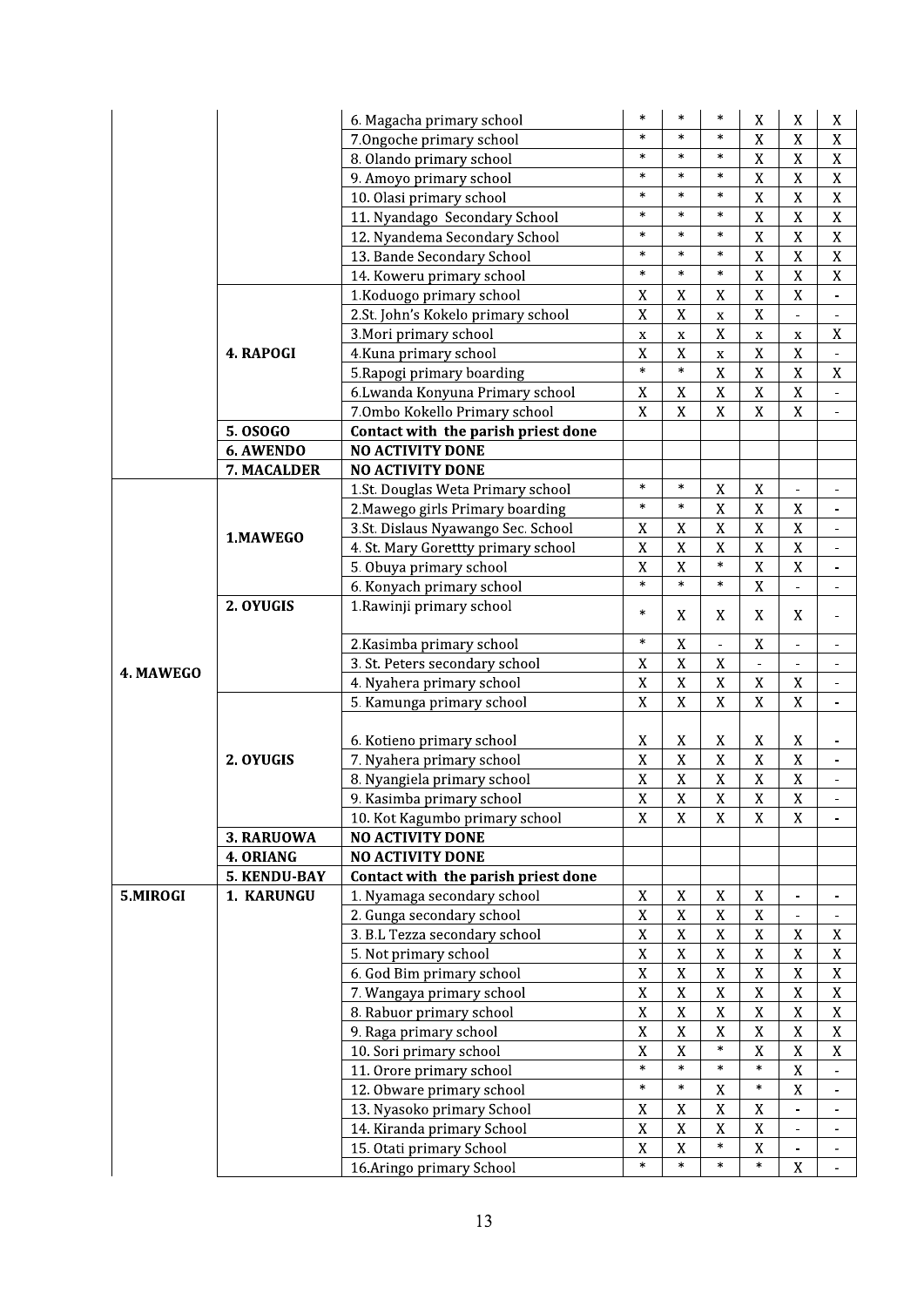|           |            | 17.0bondi primary School                                  | $\ast$                        | $\ast$                     | $\ast$                   | $\ast$                  | $\mathbf X$                   |                              |
|-----------|------------|-----------------------------------------------------------|-------------------------------|----------------------------|--------------------------|-------------------------|-------------------------------|------------------------------|
|           |            | 18. Kayara primary School                                 | $\ast$                        | $\ast$                     | $\ast$                   | $\ast$                  | $\bar{X}$                     |                              |
|           |            | 19.Jangoye primary School                                 | $\ast$                        | $\ast$                     | $\mathbf X$              | $\ast$                  | $\mathbf X$                   |                              |
|           |            | 20.0peya primary School                                   | $\mathbf X$                   | X                          | $\mathbf X$              | $\mathbf X$             |                               |                              |
|           |            | 21. Agolo muok primary school                             | $\mathbf X$                   | X                          | $\mathbf X$              | $\mathbf X$             | $\overline{\phantom{0}}$      |                              |
|           |            | 22. Alendo primary school                                 | $\mathbf X$                   | $\mathbf X$                | $\mathbf X$              | $\mathbf X$             | $\blacksquare$                | $\blacksquare$               |
|           |            | 23. Aringo primary school                                 | $\overline{X}$                | $\overline{X}$             | $\mathbf X$              | $\overline{X}$          | $\blacksquare$                | $\overline{\phantom{a}}$     |
|           |            | 24. Bondo Kosiemo primary school                          | $\mathbf X$                   | $\mathbf X$                | $\mathbf X$              | $\mathbf X$             | $\overline{\phantom{0}}$      | ÷,                           |
|           |            | 25. Bondo Kosiemo Secondary school                        | $\mathbf X$                   | $\overline{X}$             | $\mathbf X$              | $\mathbf X$             |                               |                              |
| 5. MIROGI |            | 26. God Bim primary school                                | $\mathbf X$                   | X                          | $\mathbf X$              | $\overline{X}$          | $\qquad \qquad \blacksquare$  |                              |
|           |            | 27. God Keyo primary school                               | $\mathbf X$                   | $\overline{X}$             | $\mathbf X$              | $\mathbf X$             | $\blacksquare$                | $\overline{\phantom{a}}$     |
|           |            | 28. Gunga primary school                                  | $\mathbf X$                   | X                          | $\mathbf X$              | $\mathbf X$             | $\overline{a}$                |                              |
|           |            | 29. Kogore primary school                                 | $\overline{X}$                | $\overline{\mathbf{X}}$    | $\bar{X}$                | $\overline{X}$          | ÷,                            | $\overline{a}$               |
|           |            | 30. Kopala primary school                                 | $\mathbf X$                   | X                          | $\mathbf X$              | $\overline{X}$          |                               |                              |
|           |            | 31. Lwanda Secondary school                               | $\mathbf X$                   | X                          | $\mathbf X$              | $\mathbf X$             |                               |                              |
|           |            | 32. Lwanda primary school                                 | $\mathbf X$                   | $\mathbf X$                | $\mathbf X$              | $\mathbf X$             | -                             | $\overline{\phantom{m}}$     |
|           |            | 33. Nyamanga primary school                               | $\mathbf X$                   | $\mathbf X$                | $\mathbf X$              | $\mathbf X$             | $\overline{\phantom{m}}$      | $\overline{\phantom{a}}$     |
|           |            | 34. Okayo primary school                                  | $\mathbf X$                   | $\mathbf X$                | $\mathbf X$              | $\mathbf X$             | ÷                             | $\overline{a}$               |
|           |            | 35. Otati Secondary School                                | $\mathbf X$                   | $\overline{X}$             | $\mathbf X$              | $\mathbf X$             | ÷,                            | $\overline{\phantom{a}}$     |
|           |            | 36. Paulo Odendo primary school                           | $\mathbf X$                   | $\mathbf X$                | $\mathbf X$              | $\mathbf X$             | ä,                            |                              |
|           |            | 37. Rabare primary school                                 | $\mathbf X$                   | $\overline{X}$             | $\mathbf X$              | $\mathbf X$             | ÷,                            |                              |
|           |            | 38. Sidika primary school                                 | $\mathbf X$                   | $\overline{X}$             | $\mathbf X$              | $\mathbf X$             | $\blacksquare$                |                              |
|           |            | 39. Ungoye primary school                                 | $\mathbf X$                   | X                          | $\mathbf X$              | $\mathbf X$             | Ξ.                            |                              |
|           |            | 40. Ungoye Secondary School                               | $\mathbf X$                   | $\overline{X}$             | $\mathbf X$              | $\mathbf X$             | $\overline{\phantom{0}}$      | ÷,                           |
|           |            | 41. Wachara primary school                                | $\mathbf X$                   | $\overline{X}$             |                          | $\overline{X}$          |                               |                              |
|           |            | 1. Mukuyu Primary School                                  | $\mathbf X$                   | X                          | $\mathbf X$              | $\mathbf X$             | $\mathbf X$                   |                              |
|           |            | 2. Mukuyu Secondary                                       | $\mathbf X$                   | X                          | $\mathbf X$              | $\mathbf X$             | $\mathbf X$                   | $\qquad \qquad \blacksquare$ |
|           | 2. TONGA   | 3. Lwanda Primary                                         | $\mathbf X$                   | $\mathbf X$                | $\mathbf X$              | $\mathbf X$             | $\mathbf X$                   | $\qquad \qquad \blacksquare$ |
|           |            | 4. Koga Primary                                           | $\mathbf X$                   | X                          | $\mathbf X$              | $\mathbf X$             | $\mathbf X$                   | $\blacksquare$               |
|           |            | 5. Seka Primary                                           | $\mathbf X$                   | X                          | $\mathbf X$              | $\mathbf X$             | $\mathbf X$                   | $\overline{\phantom{a}}$     |
|           |            | 1. Aluor primary school                                   | $\ast$                        | $\ast$                     | $\mathbf X$              | $\mathbf X$             | $\mathbf X$                   | X                            |
|           | 3. ANGIYA  | 2. Kongoo primary school`                                 | $\ast$                        | $\ast$                     | $\mathbf X$              | $\mathbf X$             | $\mathbf X$                   | $\mathbf X$                  |
|           |            | 1. Mariwa primary school                                  | $\ast$                        | $\ast$                     | $\overline{X}$           | $\mathbf X$             | $\blacksquare$                |                              |
|           |            | 2. Minya primary school                                   | X                             | $\mathbf X$                | $\ast$                   | $\mathbf X$             | $\blacksquare$                | $\blacksquare$               |
|           |            | 3. Ratang'a primary school                                | $\ast$                        | $\ast$                     | $\mathbf X$              | $\mathbf X$             |                               |                              |
|           |            | 4. Oridi primary school                                   | $\ast$                        | $\ast$                     | $\ast$                   | $\overline{\mathbf{x}}$ | $\mathbf X$                   | $\mathbf X$                  |
|           |            | 5. Ngere primary school                                   | $\ast$                        | $\ast$                     | $\ast$                   | $\mathbf X$             | $\mathbf X$                   |                              |
|           |            | 6. Nyamware primary school                                | $\ast$                        | $\ast$                     | $\mathbf X$              | $\mathbf X$             | $\mathbf X$                   |                              |
|           |            | 7. God kojowi secondary school                            | X                             | X                          | X                        | X                       |                               | X                            |
|           |            | 8. God Kojowi primary school                              | X                             | X                          | $\ast$                   | X                       | $\blacksquare$                |                              |
|           | 4.NYARONGI | 9. Wachara primary school.                                | $\ast$                        | $\ast$                     | $\mathbf X$              | X                       |                               | X                            |
|           |            |                                                           |                               |                            | $\mathbf X$              | $\mathbf X$             | X                             |                              |
|           |            | 10. Kamollo primary school<br>11. Nyarongi primary school | $\mathbf X$<br>$\mathbf X$    | $\mathbf X$<br>$\mathbf X$ | $\ast$                   | $\mathbf X$             | ÷,                            | $\mathbf X$                  |
|           |            |                                                           | *                             | $\ast$                     | $\ast$                   | X                       | $\blacksquare$<br>$\mathbf X$ | $\mathbf X$                  |
|           |            | 12. Ratanga Secondary school                              | $\ast$                        | $\ast$                     | $\mathbf X$              | $\mathbf X$             | $\mathbf X$                   |                              |
|           |            | 13. Wachara Secondary school                              |                               |                            | $\mathbf X$              | $\mathbf X$             |                               |                              |
|           |            | 14. Kodhiambo Rambo primary school                        | $\mathbf X$                   | X                          |                          |                         | $\Box$                        | $\mathbf X$                  |
|           |            | 15. Nyamos primary school                                 | $\mathbf X$<br>$\overline{X}$ | $\mathbf{X}$               | $\overline{\phantom{a}}$ | X                       | $\overline{\phantom{0}}$      | X                            |
|           |            | 16. Nyaoniang primary school                              |                               | $\overline{a}$             | $\blacksquare$           |                         | $\blacksquare$                |                              |
|           |            | 17. Ruga primary school                                   | $\mathbf X$                   | $\overline{\phantom{0}}$   |                          |                         |                               |                              |
|           | 5. GWASSI  | 1.God Oloo Primary                                        | $\mathbf X$                   | $\overline{\phantom{0}}$   |                          |                         |                               |                              |
|           |            | 2. Koga Primary                                           | $\mathbf X$                   | $\overline{\phantom{a}}$   | $\overline{\phantom{a}}$ |                         | $\overline{\phantom{0}}$      | $\overline{\phantom{a}}$     |
|           |            | 3. Nyatambe Primary                                       | $\mathbf X$                   | $\overline{\phantom{a}}$   | $\overline{\phantom{a}}$ |                         | $\overline{\phantom{a}}$      | $\blacksquare$               |
|           |            | 4. Seka Primary                                           | $\mathbf X$                   | $\blacksquare$             |                          |                         | $\blacksquare$                | $\blacksquare$               |
|           |            | 5. Mukuyu Primary                                         | $\mathbf X$                   | $\blacksquare$             |                          |                         |                               |                              |